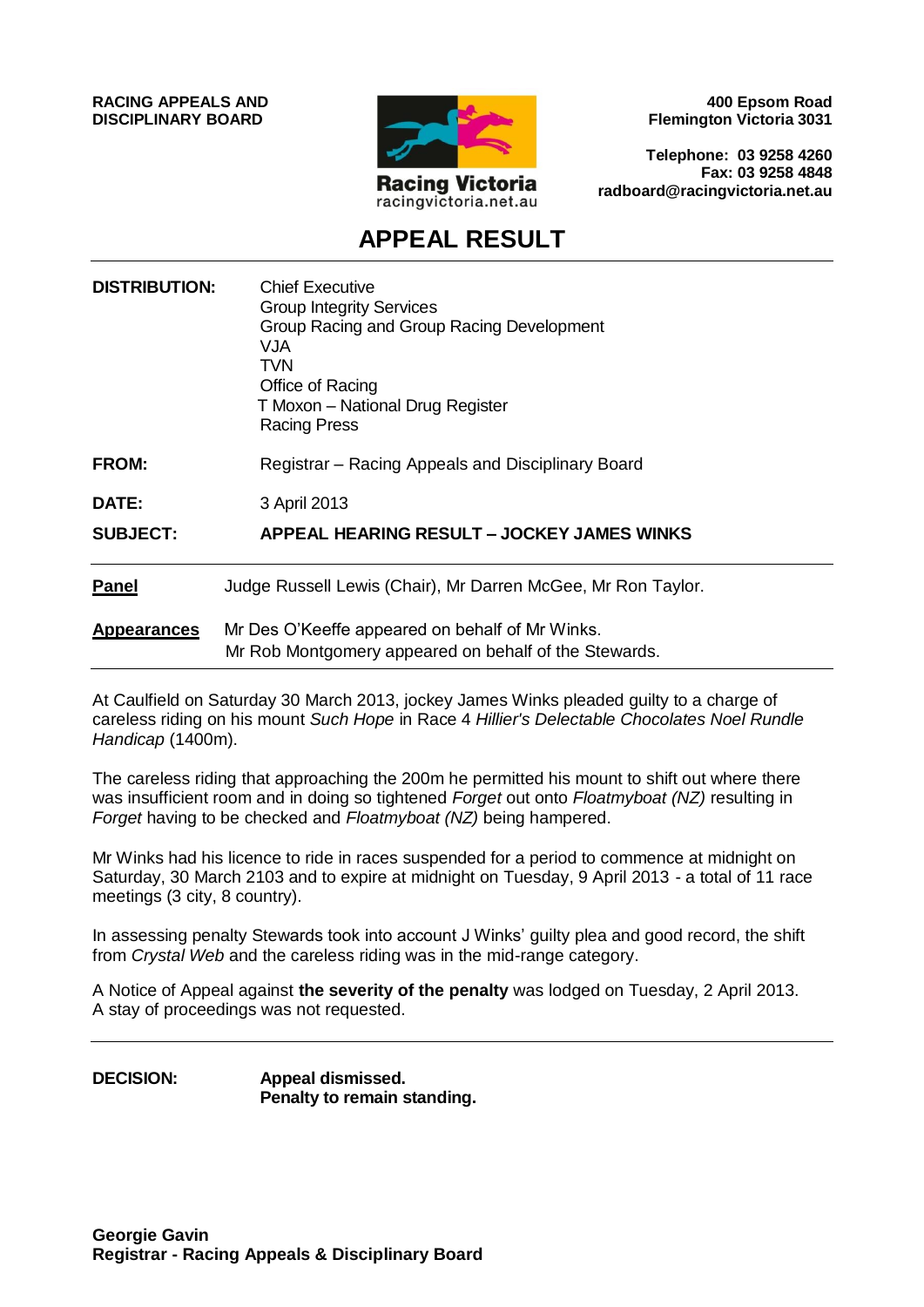# **TRANSCRIPT OF PROCEEDINGS**

# **RACING APPEALS AND DISCIPLINARY BOARD**

\_\_\_\_\_\_\_\_\_\_\_\_\_\_\_\_\_\_\_\_\_\_\_\_\_\_\_\_\_\_\_\_\_\_\_\_\_\_\_\_\_\_\_\_\_\_\_\_\_\_\_\_\_\_\_\_\_\_\_\_\_\_\_

**HIS HONOUR JUDGE R.P.L. LEWIS, Chairman MR D. McGEE MR R. TAYLOR**

#### **EXTRACT OF PROCEEDINGS**

#### **DECISION**

# **IN THE MATTER OF THE HILLIER'S DELECTABLE CHOCOLATES NOEL RUNDLE HANDICAP OVER 1400 METRES AT CAULFIELD ON 30/3/13**

**JOCKEY: JAMES WINKS**

#### **MELBOURNE**

# **WEDNESDAY, 3 APRIL 2013**

MR R. MONTGOMERY appeared on behalf of the RVL Stewards

MR D. O'KEEFFE appeared on behalf of the Appellant